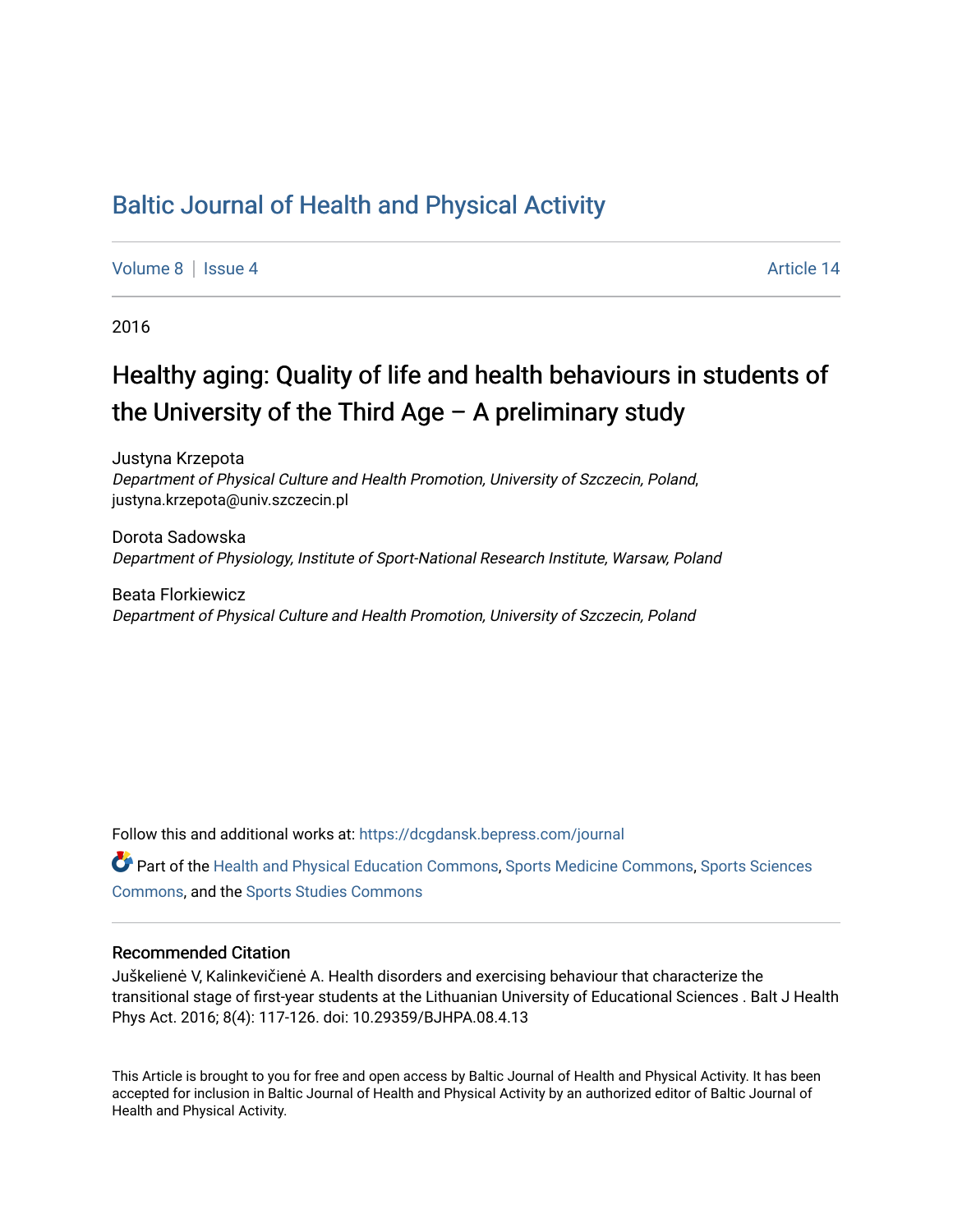**Authors' Contribution:**

- **A** Study Design
- **B** Data Collection **C** Statistical Analysis
- **D** Data Interpretation
- **E** Manuscript Preparation
- **F** Literature Search
- **G** Funds Collection

L

# **Healthy aging: Quality of life and health behaviours in students of the University of the Third Age – A preliminary study**

Justyna Krzepota<sup>1 ACDEF</sup>, Dorota Sadowska<sup>2 CDEF</sup>, Beata Florkiewicz<sup>1 BF</sup>

- <sup>1</sup> Department of Physical Culture and Health Promotion, University of Szczecin, Poland
- 2 Department of Physiology, Institute of Sport-National Research Institute, Warsaw, Poland

| abstract                |                                                                                                                                                                                                                                                                                                                                                                                                                                                                                                                                                                       |  |  |  |  |
|-------------------------|-----------------------------------------------------------------------------------------------------------------------------------------------------------------------------------------------------------------------------------------------------------------------------------------------------------------------------------------------------------------------------------------------------------------------------------------------------------------------------------------------------------------------------------------------------------------------|--|--|--|--|
| <b>Background</b>       | The aim of the presented study was to analyse self-assessment of the quality of life and<br>general health behaviours among the students of the University of the Third Age.                                                                                                                                                                                                                                                                                                                                                                                          |  |  |  |  |
| <b>Material/Methods</b> | The research was conducted on a sample of 81 persons ( $M = 62.6$ , SD = 6.1). The tool used<br>for assessing the quality of life was the Quality of Life Questionnaire (WHOQoL-BREF, Polish<br>version), and the methodological basis for investigating health behaviours was the Health<br>Behaviour Inventory.                                                                                                                                                                                                                                                     |  |  |  |  |
| <b>Results</b>          | The analysis conducted among all participants showed statistically significant positive cor-<br>relations between the General Index of Intensity of Health Behaviours (GIIHB) and the<br>quality of life in the Social Relationships domain (Rs = 0.23; $p \le 0.05$ ). Statistically signi-<br>ficant positive correlations were also found between Positive Thinking in the Health Be-<br>haviour Inventory and two WHOQoL-BREF domains: the Psychological domain ( $Rs = 0.24$ )<br>$p \le 0.05$ ) and the Social Relationships domain (Rs = 0.26; $p \le 0.05$ ). |  |  |  |  |
| <b>Conclusions</b>      | The results of our research may prove very helpful in designing health promotion programs<br>for an ageing society. Further longitudinal studies with a larger sample size are needed in<br>order to identify more clearly the relationships that occur between health behaviours and<br>the quality of life, especially in the process of ageing.                                                                                                                                                                                                                    |  |  |  |  |
| Key words               | Quality of life, health behaviors, University of the Third Age, elderly, aging                                                                                                                                                                                                                                                                                                                                                                                                                                                                                        |  |  |  |  |

| article details              |                                                                                                                                                                                                                                                                                                                                                                                                                                                                                                                                                                                                                                                                                                                                                                                                      |  |  |  |  |
|------------------------------|------------------------------------------------------------------------------------------------------------------------------------------------------------------------------------------------------------------------------------------------------------------------------------------------------------------------------------------------------------------------------------------------------------------------------------------------------------------------------------------------------------------------------------------------------------------------------------------------------------------------------------------------------------------------------------------------------------------------------------------------------------------------------------------------------|--|--|--|--|
| <b>Article statistics</b>    | Word count: 3,022; Tables: 3; Figures: 0; References: 36                                                                                                                                                                                                                                                                                                                                                                                                                                                                                                                                                                                                                                                                                                                                             |  |  |  |  |
|                              | Received: Februar 2016; Accepted: October 2016; Published: December 2016                                                                                                                                                                                                                                                                                                                                                                                                                                                                                                                                                                                                                                                                                                                             |  |  |  |  |
| <b>Full-text PDF:</b>        | http://www.balticsportscience.com                                                                                                                                                                                                                                                                                                                                                                                                                                                                                                                                                                                                                                                                                                                                                                    |  |  |  |  |
| Copyright                    | © Gdansk University of Physical Education and Sport, Poland                                                                                                                                                                                                                                                                                                                                                                                                                                                                                                                                                                                                                                                                                                                                          |  |  |  |  |
| Indexation:                  | AGRO, Celdes, CNKI Scholar (China National Knowledge Infrastructure), CNPIEC, De Gruyter - IBR (International<br>Bibliography of Reviews of Scholarly Literature in the Humanities and Social Sciences), De Gruyter - IBZ<br>(International Bibliography of Periodical Literature in the Humanities and Social Sciences), DOAJ, EBSCO - Central<br>& Eastern European Academic Source, EBSCO - SPORTDiscus, EBSCO Discovery Service, Google Scholar, Index<br>Copernicus, J-Gate, Naviga (Softweco, Primo Central (ExLibris), ProQuest - Family Health, ProQuest - Health &<br>Medical Complete, ProQuest - Illustrata: Health Sciences, ProQuest - Nursing & Allied Health Source, Summon<br>(Serials Solutions/ProQuest, TDOne (TDNet), Ulrich's Periodicals Directory/ulrichsweb, WorldCat (OCLC) |  |  |  |  |
| <b>Funding:</b>              | This research received no specific grant from any funding agency in the public, commercial, or not-for-profit<br>sectors.                                                                                                                                                                                                                                                                                                                                                                                                                                                                                                                                                                                                                                                                            |  |  |  |  |
| <b>Conflict of interest:</b> | Authors have declared that no competing interest exists.                                                                                                                                                                                                                                                                                                                                                                                                                                                                                                                                                                                                                                                                                                                                             |  |  |  |  |
| <b>Corresponding author:</b> | Dr Justyna Krzepota; Department of Physical Culture and Health Promotion, University of Szczecin, al. Piastów<br>40b, blok 6, 71-065 Szczecin, Poland; tel.: +48 91 444 2789; fax: 91 444 2734;<br>e-mail: justyna.krzepota@univ.szczecin.pl                                                                                                                                                                                                                                                                                                                                                                                                                                                                                                                                                         |  |  |  |  |
| <b>Open Access License:</b>  | This is an open access article distributed under the terms of the Creative Commons Attribution-Non-commercial<br>4.0 International (http://creativecommons.org/licenses/by-nc/4.0/), which permits use, distribution, and<br>reproduction in any medium, provided the original work is properly cited, the use is non-commercial and is<br>otherwise in compliance with the license.                                                                                                                                                                                                                                                                                                                                                                                                                 |  |  |  |  |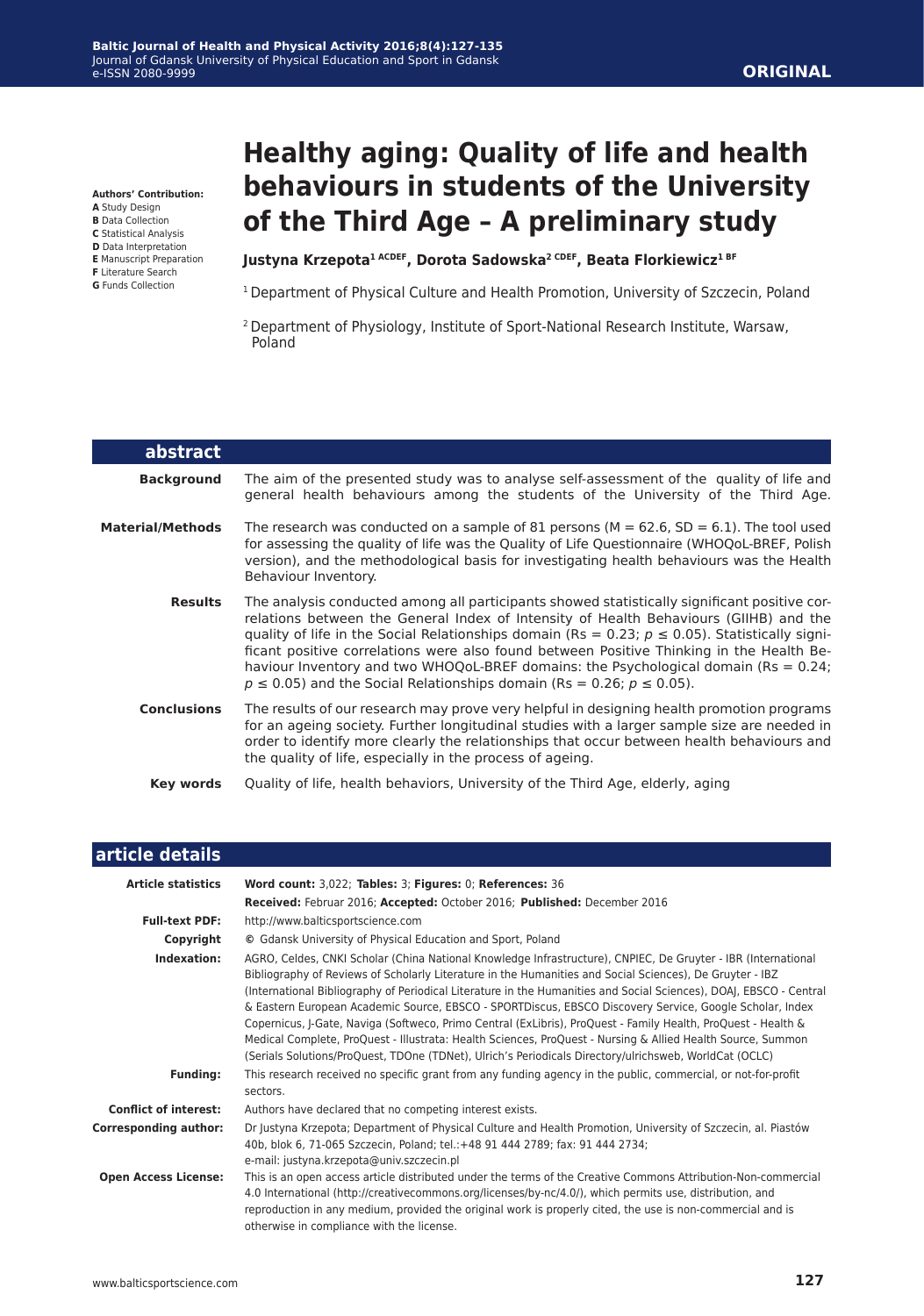### **introduction**

Due to a steady rise in life expectancy and an increased number of elderly people, there is a need to undertake measures aimed at improving the healthrelated quality of life of senior citizens. Health-related quality of life and wellbeing for all individuals, as well as improving the health, function, and quality of life especially of older adults are a new topic area in the Healthy People 2020 Project [1]. In order to take the correct preventive action related to the quality of life of older people, it is necessary to identify the factors determining their lifestyle and their influence on well-being [2]. Among the factors influencing the quality of life, researchers often emphasize the importance of physical activity [3], nutritional habits [4, 5], BMI [6, 7] time devoted to sleep [8], and mental aspects [9]. Another related research topic concerned the importance of adult life behaviours and their influence on the quality of life in older age [10]. Also the predisposing factors for depression in older people were researched [11]. International research conducted among elderly people in 22 countries showed that the most important quality of life characteristics were having energy, feeling happy, having well-functioning senses, and being free from pain [12]. According to scholars, despite evidence concerning the influence of health behaviours on health, there is still too little data on the relationship between health behaviours and the quality of life, especially in older people [13]. For example, it has been shown that smokers exhibit a lower level of the health-related quality of life [14]; they also complain about difficulties in performing daily activities and loss of well-being significantly more often than non-smokers [15]. Research indicates that being overweight [6], lacking in sleep [8], depression [16] and social isolation [17] are all factors lowering the quality of life in older age.

Among the factors influencing the quality of life in older age, health behaviours and practices promoting health and well-being seem to be of special importance [13]. Health education programs conducted among people over 60 years of age contribute to a better understanding and an improvement in health behaviours of the participants [18]. Moreover, research indicates that access to late-life learning, in the form of attending the University of the Third Age, also has a positive influence on the quality of life of older people [19]. Apart from fulfilling the need for intellectual development, the University of the Third Age gives an opportunity for social integration and making new acquaintances, at the same time providing a pleasurable way of spending free time in older age [20]. Authors emphasize that participation in classes for a period longer than one semester is related to a higher level of satisfaction with life and greater psychological adjustment [21], and it reduces depression levels [22]. Nevertheless, introducing changes in health behaviours of older people is not an easy task and it entails a number of challenges [23]. Therefore, a clear understanding of which health behaviours influence the general quality of life and its specific domains is crucial for designing health promotion programs for older people.

#### **aim**

The aim of the presented study was self-assessment concerning the Overall Quality of Life and General Health, as well as the quality of life in four domains: Physical Health, Psychological, Social Relationships, and Environmental among students of the University of the Third Age, and their general health behaviours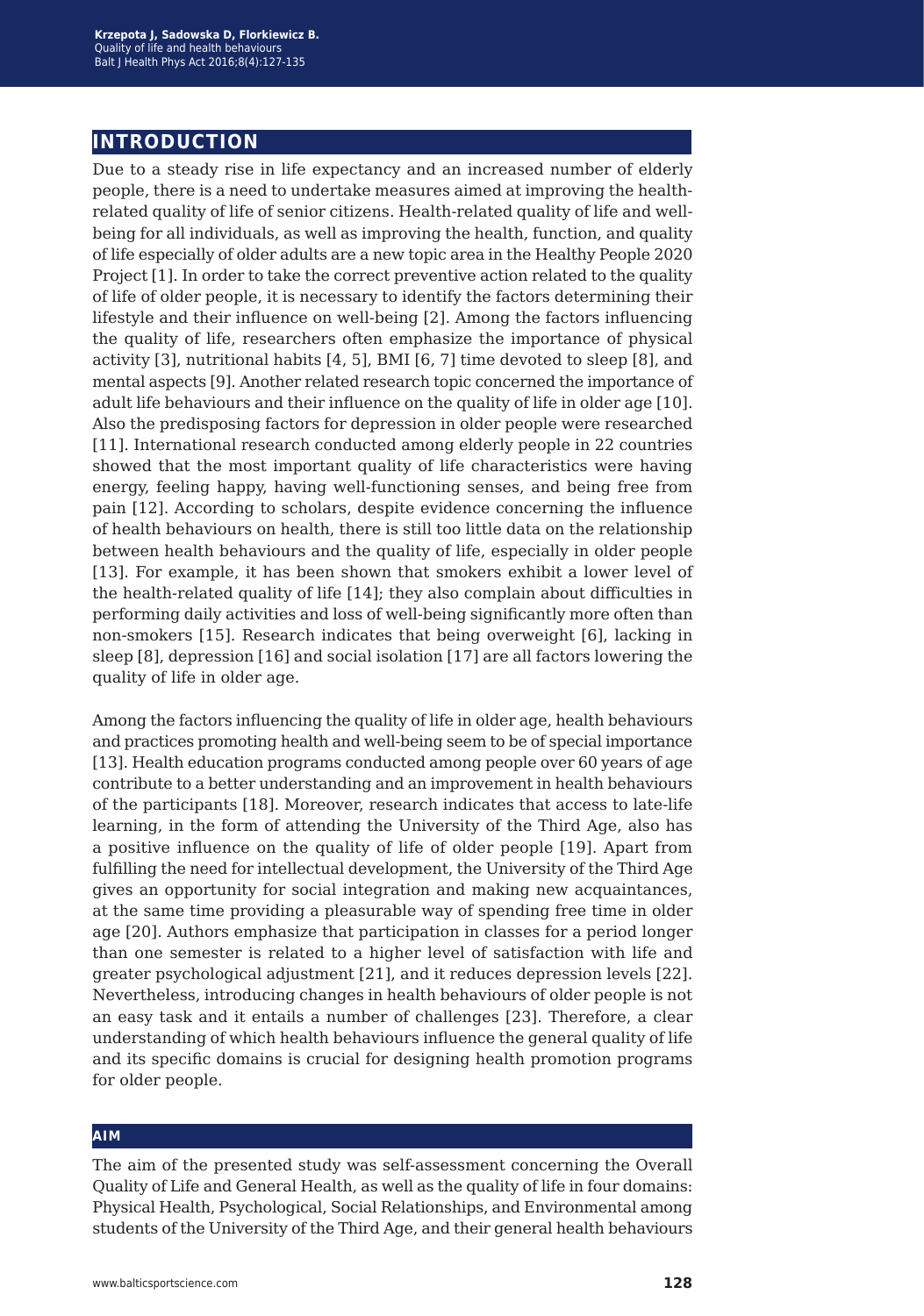such as: Proper Nutritional Habits, Preventive Behaviours, Positive Thinking and Health Practices.

## **material and method**

#### **participants**

The research was conducted on a sample of 81 persons  $(M = 62.6, SD = 6.1)$ , including 67 women and 14 men. All the participants were students of the University of the Third Age from the West Pomeranian region in Poland. Respondents filled out the questionnaire voluntarily. The respondents were divided into two groups based on Spirduso's classification [24], where the dividing mark is the age of 65. The group under 65 years of age involved 55 participants ( $M = 59.2$ ,  $SD = 3.5$ ), while the group over 65 years of age consisted of 26 participants ( $M = 69.6$ , SD = 4.0). The local Bioethical Committee approved of the research project.

#### **procedures**

The tool used for assessing the quality of life was a Polish version of the abridged World Health Organization Quality of Life Questionnaire (WHOQoL-BREF) developed by Wołowicka and Jaracz [25], and the methodological basis for investigation health behaviours was Juczyński's Health Behaviour Inventory [26].

#### **measurement of the quality of life: the polish version of the whoqol-bref questionnaire.**

The WHOQoL-BREF questionnaire consists of 26 questions. The first two questions were analysed separately. They pertained to self-perception of the respondents' Overall Quality of Life and General Health. The remaining 24 questions assessed four aspects of the quality of life (Physical Health – 7 questions, Psychological – 6 questions, Social Relationships – 3 questions, and Environmental – 8 questions). The respondents were asked to mark their answers using a five-level rating scale (from 1 to 5 points). The quality of life in respective domains was expressed as the mean value, calculated according to the key and guidelines provided by the authors [25].

#### **measurement of health behaviour: health behaviour inventory**

The General Index of Intensity of Health Behaviours (GIIHB) was calculated by adding the results for all the 24 statements included in the Health Behaviour Inventory. The obtained GIIHB ranged from 24–120 points. The results were then converted to standard units and interpreted in terms of the sten score system. According to the guidelines presented by the author of the questionnaire, the respondents were divided into three groups: with a high GIIHB: 7–10 stens, an average GIIHB: 5–6 stens, and a low GIIHB: 1–4 stens. Four categories of health behaviours were analysed separately: Proper Nutritional Habits, Preventive Behaviours, Health Practices and Positive Thinking.

The presented study examines four categories: Proper Nutritional Habits, which according to Juczyński [26] takes into consideration mainly the type of foods consumed (e.g. wholegrain bread, vegetables or fruit); Preventive Behaviours, which include adhering to medical recommendations and obtaining information concerning health and sickness; Health Practices, which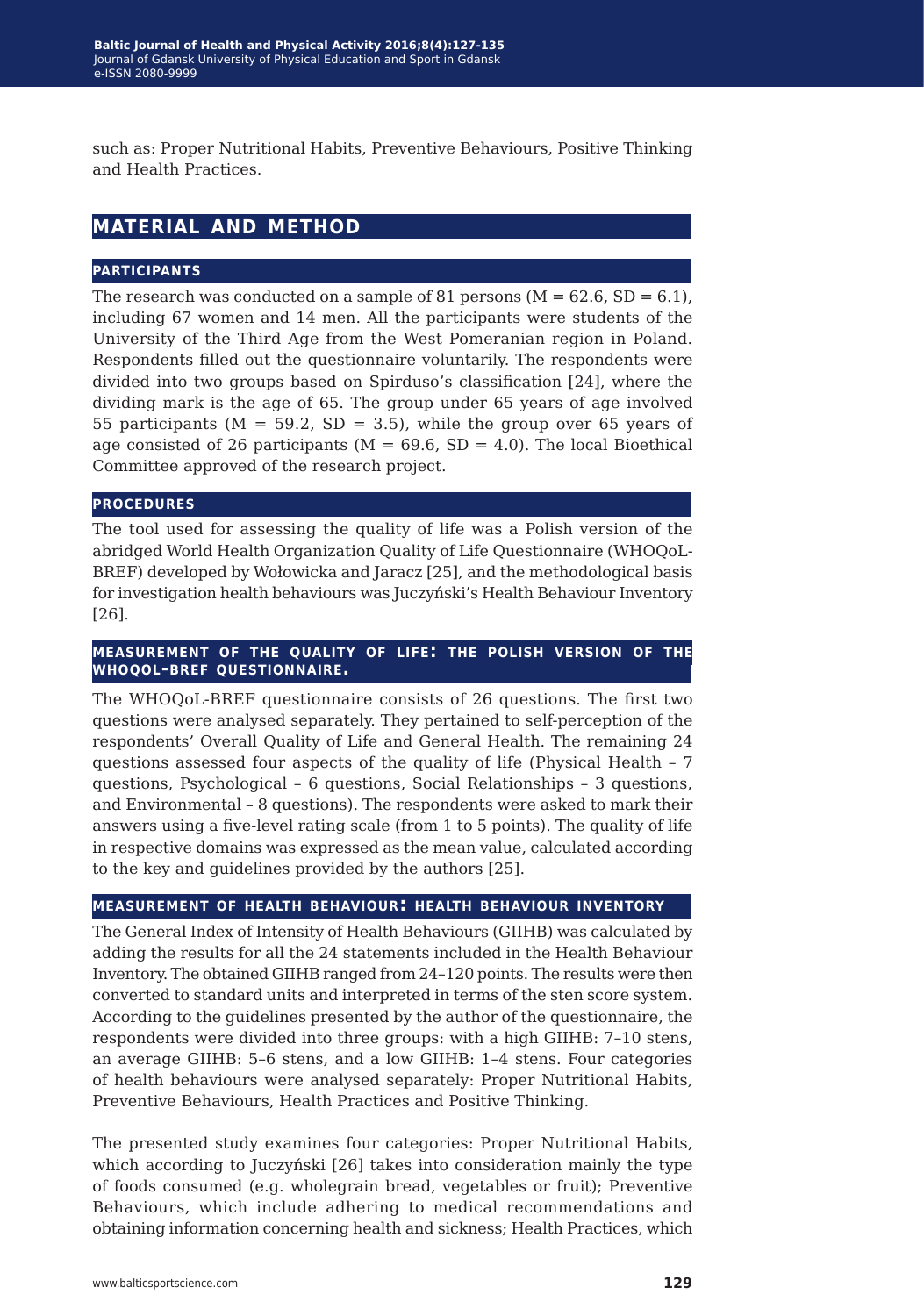pertain to daily habits connected with sleep, recreation and physical activity; Positive Thinking, which means avoiding strong emotions, stress, tension and depressing situations.

They were calculated as the mean value of the results in the analysed category (ranging from 1.0–5.0), following the adopted diagnostic key. The higher the result, the healthier the habits.

#### **statistical analyses**

The results were analysed statistically with the aid of STATISTICA 10.0 program. The distributions of variables were examined using the Saphiro-Wilk test. The relevance of differences was assessed with the aid of U Mann Whitney test. Relationships between the variables were analysed using Spearman's rank correlation test and a correlation coefficient was calculated for each pair of variables. The level of statistical significance was accepted at  $p \le 0.05$ .

#### **results**

The analysis of results of the WHOQoL-BREF Quality of Life Questionnaire for all the participating students of the University of the Third Age  $(n = 81)$ indicates that the respondents assessed their Overall Quality of Life at the average level of  $M = 3.64$  (SD = 0.58), while the mean value for General Health assessment was  $M = 3.28$  (SD = 0.81). The University of the Third Age students evaluated their quality of life in the Physical Health domain to be  $M = 12.66$  (SD = 1.64) and the average level for the Psychological domain was  $M = 13.67$  (SD = 1.95). As to the Social Relationships domain and the Environmental domain, the results were  $M = 13.81$  (SD = 2.43) and  $M = 13.63$  $(SD = 1.76)$ , respectively.

The analysis of health behaviours using the Health Behaviour Inventory showed that the GIIHB for all the participating University of the Third Age students oscillated around  $M = 86.31$  (SD = 11.30). A low GIIHB exhibited 17.3% of the respondents, 53.1% average and 29.6% high. The mean value for Proper Nutritional Habits was  $M = 3.74$  (SD = 0.67) and for Preventive Behaviours it amounted to  $M = 3.66$  (SD = 0.62). As far as Positive Thinking is concerned, the participants scored an average of  $M = 3.50$  (SD = 0.57), while for Health Practices it was  $M = 3.50$  (SD = 0.59).

In Table 1 the WHOQoL-BREF Quality of Life Questionnaire results for the University of the Third Age students under 65 years of age were compared with the results obtained by the group of participants over 65 years old.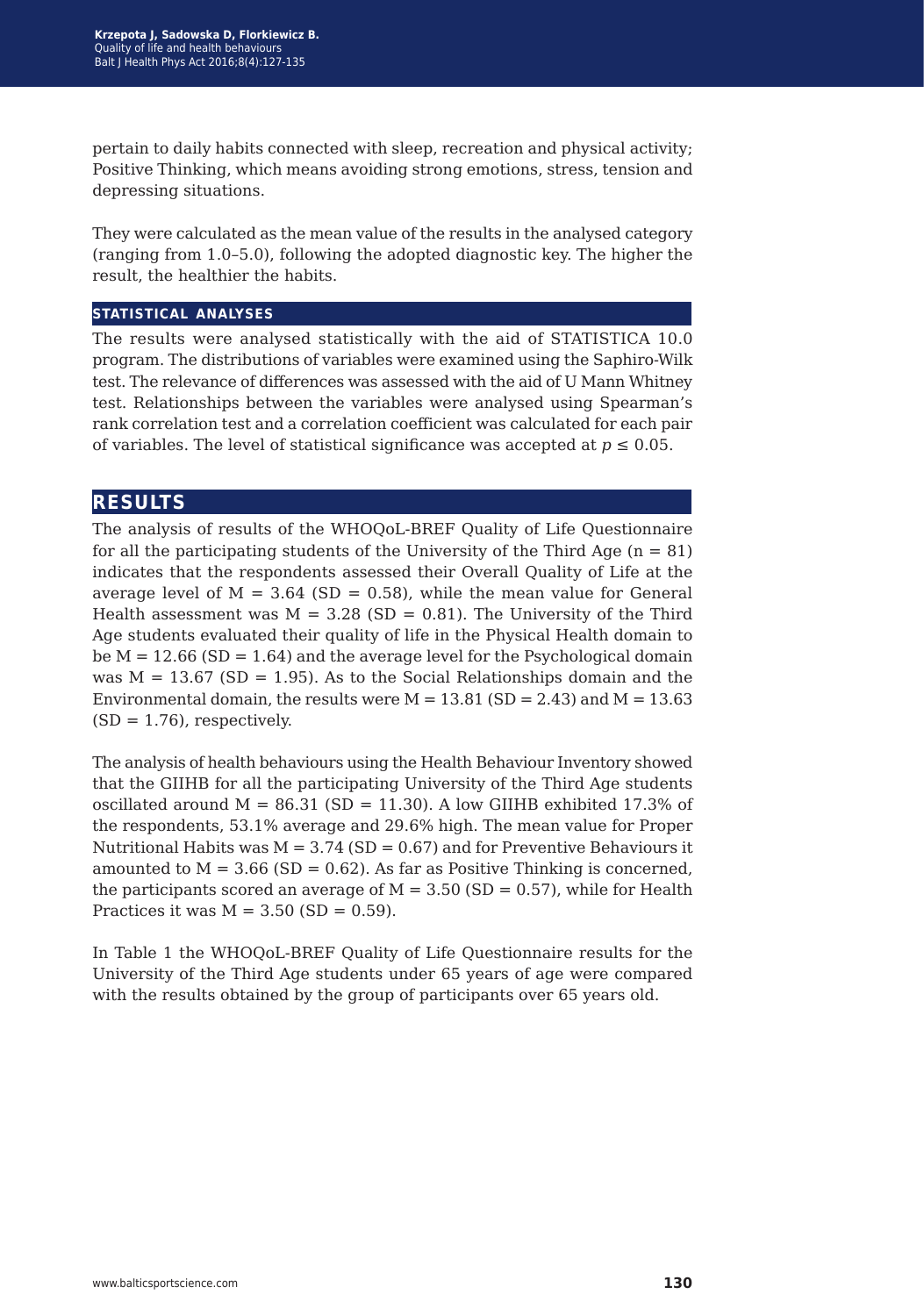**Table 1.** Mean and standard deviation for the WHOQoL-BREF quality of life questionnaire results in groups of University of the Third Age students under 65 and over 65 years old and the significance of differences between the groups

| WHOQoL-BREF             |                         | $< 65$ age<br>M (SD) | $\geq 65$ age<br>M(SD) | U    | p        |
|-------------------------|-------------------------|----------------------|------------------------|------|----------|
| Overall Quality of Life |                         | 3.65(0.62)           | 3.62(0.50)             | 0.21 | 0.84     |
| General Health          |                         | 3.35(0.82)           | 3.15(0.78)             | 0.98 | 0.33     |
| WHOQoL-BREF<br>domain   | Physical Health         | 12.78 (1.79)         | 12.40 (1.26)           | 0.72 | 0.47     |
|                         | Psychological           | 14.10 (1.90)         | 12.77(1.77)            | 2.69 | $0.01**$ |
|                         | Social<br>Relationships | 13.96 (2.60)         | 13.49 (2.04)           | 0.76 | 0.45     |
|                         | Environmental           | 13.70 (1.84)         | 13.48 (1.61)           | 0.47 | 0.64     |

 $*$ *∗ p* ≤ 0.01

The only statistically relevant difference between the groups was found in the Psychological domain. The group of University of the Third Age students below 65 years old assessed their quality of life in the Psychological domain  $(M = 14.10, SD = 1.90)$  statistically higher ( $p \le 0.01$ ) than the group over 65 years of age ( $M = 12.77$ ,  $SD = 1.77$ ). In all the remaining domains, age was not a differentiating factor. What is more, no statistically relevant differences between the groups were noted as far as the assessment of the Overall Quality of Life and General Health is concerned.

The Health Behaviour Inventory results for University of the Third Age students under and over 65 years old did not exhibit statistically relevant differences in the assessment of low, high and average GIIHB. Low GIIHB was attested in 21.8% of University of the Third Age students below 65 years of age and in 7% of students over 65 years of age. Average GIIHB characterized 47.3% of students below 65 years old and 65.4% of students over 65 years old. High GIIHB, in turn, was achieved by 30.9% of students below 65 years of age and 26.9% of students over 65 years of age. Comparative analysis also did not reveal any statistically significant differences between the groups in the mean values for respective categories of health behaviours (Proper Nutritional Habits, Preventive Behaviours, Positive Thinking and Health Practices, see: Table 2).

**Table 2.** Mean and standard deviation for the Health Behaviour Inventory results in groups of University of the Third Age students under 65 and over 65 years old, and the significance of differences between the groups

| <b>Health Behaviour Inventory</b>               | $< 65$ age<br>M (SD) | $\geq 65$ age<br>M (SD) | U       | р    |
|-------------------------------------------------|----------------------|-------------------------|---------|------|
| General Index of Intensity of Health Behaviours | 85.76 (12.31)        | 87.46 (8.90)            | $-0.14$ | 0.89 |
| <b>Proper Nutritional Habits</b>                | 3.72(0.74)           | 3.78(0.49)              | 0.01    | 0.99 |
| Preventive Behaviours                           | 3.61(0.66)           | 3.72(0.51)              | $-0.58$ | 0.56 |
| Positive Thinking                               | 3.52(0.58)           | 3.46(0.57)              | 0.88    | 0.38 |
| <b>Health Practices</b>                         | 3.44(0.58)           | 3.62(0.60)              | $-1.15$ | 0.25 |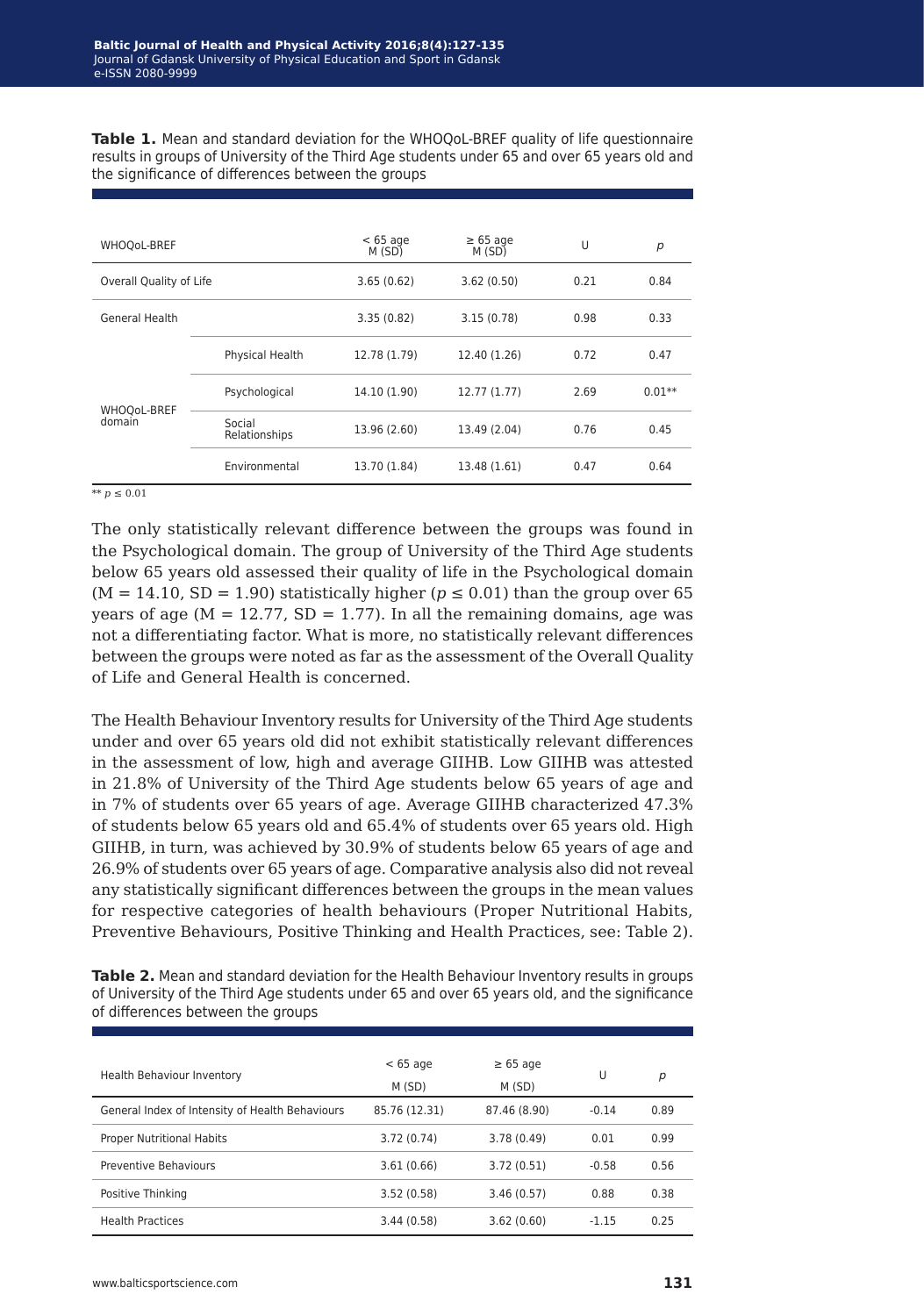The next stage of statistical analysis focused on investigating whether there is a relationship between a subjective view of the quality of life assessed using WHOQoL-BREF and the health behaviours declared in the Health Behaviour Inventory. The analysis of correlations conducted among all the participating University of the Third Age students (see: Table 3) showed statistically relevant relationships between GIIHB and the quality of life in the domain of Social Relationships. Respondents with higher GIIHB assessed their quality of life higher in the aspect of the Social Relationships domain (Rs =  $0.23$ ;  $p \le 0.05$ ). Statistically relevant positive correlations were also found between Positive Thinking in the Health Behaviour Inventory and two WHOQoL-BREF domains, the Psychological domain  $(Rs = 0.24)$ ;  $p \leq 0.05$ ) and the Social Relationships domain (Rs = 0.26;  $p \leq 0.05$ ).

WHOQoL-BREFdomain WHOOoL-BREF Overall Quality Overall Quality General Health General Health Relationships Social Relationships Physical Health Physical Health of Life Environmental Environmental Psychological Psychological Health Behaviour Inventory Social General Index of Intensity of 0.23\* 0.16 0.14 0.15 0.14 0.14 Health Behaviours  $p = 0.04$ Proper Nutritional Habits 0.11 0.12 0.08 0.00 0.13 0.02 Preventive Behaviours 0.05 0.13 0.12 0.07 0.19 0.12 0.24\* 0.26\* Positive Thinking  $0.08$  0.13 0.10 0.15 *p* = 0.03 *p* = 0.02 Health Practices 0.19 0.00 0.08 0.00 0.06 0.16

Table 3. Correlations between the results of WHOQoL-BREF and health behaviour inventory conducted among students of the University of the Third Age

 $**p* ≤ 0.05$ 

### **discussion**

In the present study, the quality of life, health behaviours and the relationship between these factors were analysed. 53.1% of the respondents obtained the General Index of Intensity of Health Behaviours (GIIHB) at a moderate level, whereas 29.6% exhibited a high level and 17.3% a low level. The results of the present study are in agreement with previous studies concerning these factors conducted among University of the Third Age students (46% moderate level, 28% high level and 26% low level, respectively) [27]. These results are slightly different from the data obtained by other authors [28] who noted the highest percentage of participating University of the Third Age students to have a high GIIHB (43.2%), 39.7% moderate and 17.1% low one. Proper health behaviours are important to prevent diseases and to reduce the death rate among people. Therefore, it is very comforting to find that in our research, as well as in the above-mentioned studies, it was the smallest percentage of respondents that was characterized by low GIIHB.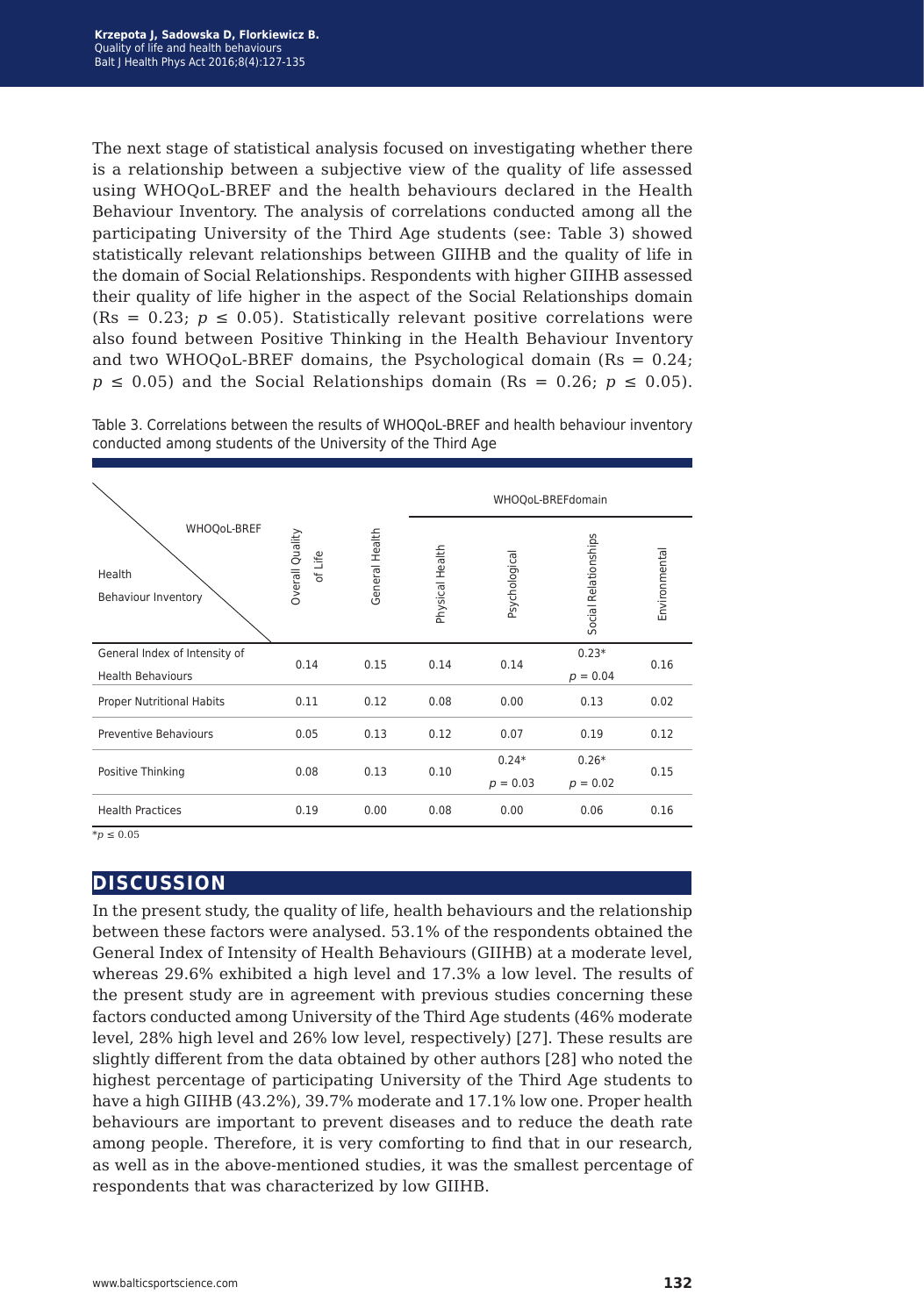In our study, the analysis of the quality of life self-assessment results showed that the participating University of the Third Age students perceived their Overall Quality of Life as average  $(M = 3.64)$  and General Health was assessed by them slightly lower ( $M = 3.28$ ). These results are similar to results obtained in studies on different Universities of the Third Age in Poland [20] and abroad [29]. It is reassuring that, as present study indicates, there is no significant difference in results between people under and over 65 years of age, which implies that despite aging, the perception of Overall Quality of Life and General Health among the University of the Third Age students participating in the research does not deteriorate.

Respondents under 65 years of age assessed their quality of life in all the four domains (Physical Health, Psychological, Social Relationships and Environmental) slightly better than those over 65 years old. Nevertheless, statistically relevant differences were noted only in the Psychological domain  $(p \le .01)$ . The observed difference between the two groups most probably indicates a lower level of satisfaction with life, self-satisfaction and a sense of meaning in life among the participants over 65 years of age. These observations confirm the results of other research [30] in which the influence of age on assessing the quality of life in the Psychological domain was noted in a study of older people in Turkey. Analysing changes perceived in the quality of life over age, the researchers observed that the highest score in the Psychological domain was achieved by people aged 65-69, while in the 70-74 and 75-89 age brackets, as well as in people over 80 years old, the perceived quality of life gradually decreased. Other authors [31] indicate that mental aspects play an extremely significant role in the subjective perception of the quality of life, and a lower quality of life was observed in elderly people with depression.

Moreover, one of the most important factors influencing the perception of the quality of life by older people is functional fitness. In present research both the respondents below and over 65 years of age assessed their quality of life in the Physical Health domain as the lowest. It seems understandable, since the process of ageing and past diseases cause deterioration in physical fitness, functional mobility and the ability to work, as well as increased pain and discomfort.

Earlier research results [32] indicate that Social Relationships and Environmental domains are important in the subjective perception of the quality of life by elderly people. Moreover, other authors [33] suggest that according to the elderly social and environmental domains in elderly assisted living facilities are low. Our results also showed that for the majority of respondents, the Social Relationships domain of the quality of life was significantly associated with GIIHB and one of the health behaviour categories, i.e. Positive Thinking. Also Psychological domain of the quality of life was strongly correlated with Positive Thinking. These finding are in agreement with the observations made by other authors [e.g. 34], which imply that positive thinking, positive feeling and positive emotions increase the quality of physical and psychological health, and the subjective well-being.

The limitation of the present study is that the analysis was narrowed to the health behaviour variables adopted in the questionnaire, which creates some interpretation difficulties, as few authors [35, 36] have analysed the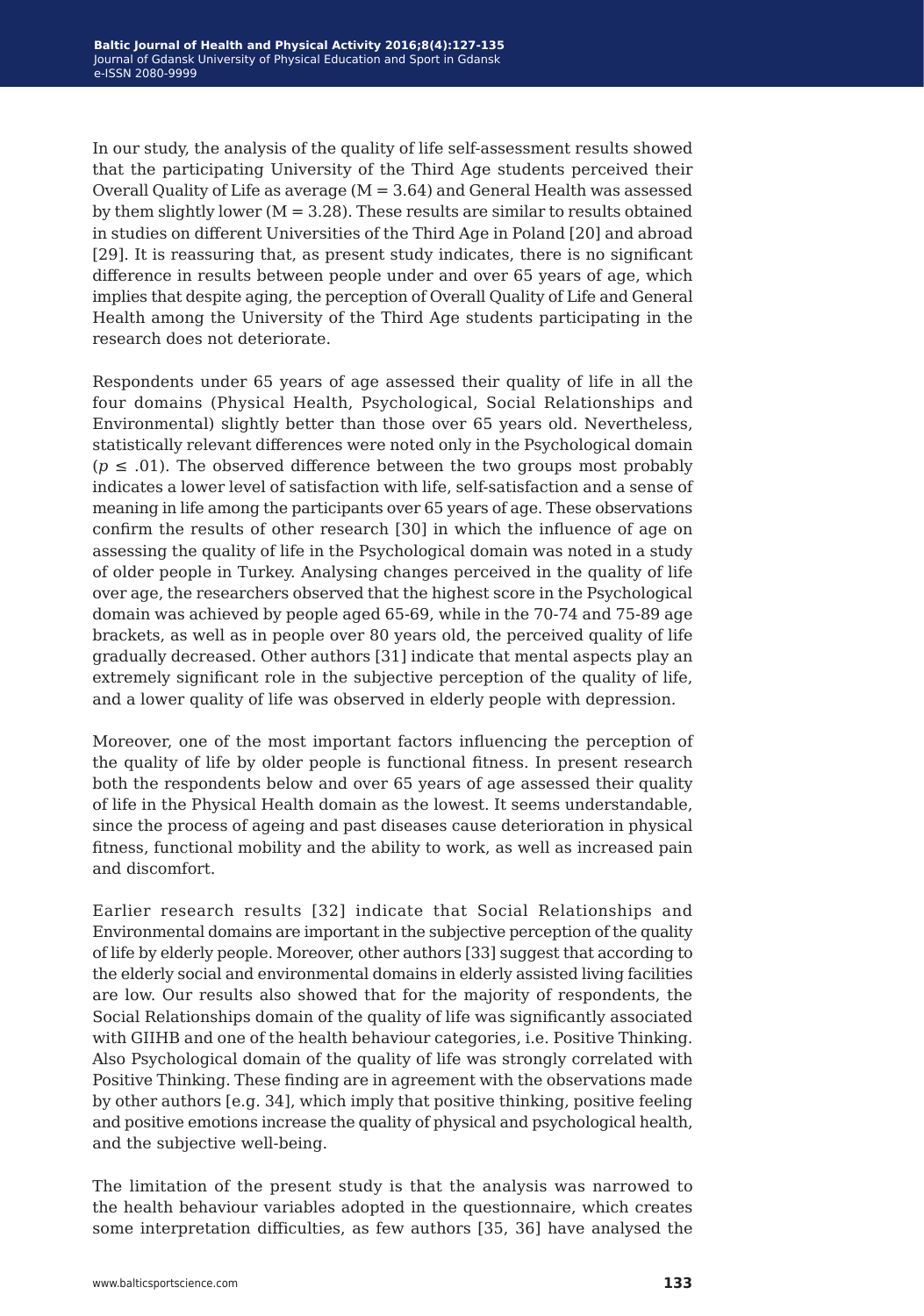relationship between health behaviours and the quality of life, based on the Health Behaviour Inventory and WHOQoL-BREF, respectively. Also the specific nature of the sample (University of the Third Age students) and a limited number of participants make it impossible to draw general conclusions true for the whole population of older adults and elderly people. Nevertheless, the results of the present research are a source of important information concerning the health behaviours undertaken by the students of the University of the Third Age and provide an insight into a subjective perception of the quality of life and health among senior citizens.

#### **conclusion**

In conclusion, the present study concentrated on how University of the Third Age students perceive their quality of life in relation to the health behaviours they undertake. Quality of life, especially in Social Relationship and Psychological domains, is shaped by health behaviours. Positive Thinking is important in Social Relationships and Psychological domains. Also the level of health behaviours is positively correlated with the Social Relationships domain. Further longitudinal studies with a larger sample size are needed in order to identify more clearly the relationships that occur between health behaviours and the quality of life, especially in the process of ageing. The results of such research may prove very helpful in designing health promotion programs for an ageing society.

#### **references**

- [1] Office of Disease Prevention and Health Promotion. Healthy People. Available at http: //www. healthypeople.gov/2020/topics-objectives/topic/health-related-quality-of-life-well-being. [Accessed on 15 November, 2014].
- [2] Pullen C, Walker SN, Fiandt K. Determinants of health-promoting lifestyle behaviors in rural older women. Fam Community Health. 2001;24(2):49-72.
- [3] Vagetti GC, Barbosa Filho VC, Moreira NB, Oliveira VD, Mazzardo O, Campos Wd. Association between physical activity and quality of life in the elderly: A systematic review, 2000-2012. RBP. 2014;36(1):76-88.
- [4] Jiménez-Redondo S, De Miguel BB, Banegas JG, Mercedes LG, Gomez-Pavon J, Vives CC. Influence of nutritional status on health-related quality of life of non-institutionalized older people. J Nutri Health Aging. 2014;18(4):359-364.
- [5] Alfonso-Rosa RM, del Pozo-Cruz B, del Pozo-Cruz J, del Pozo-Cruz JT, Sañudo B. The relationship between nutritional status, functional capacity, and health-related quality of life in older adults with type 2 diabetes: A pilot explanatory study. J Nutr Health Aging. 2013;17(4):315-321.
- [6] Lopez-Garcia E, Banegas JB, Gutierrez-Fisac JL, Pérez-Regadera AG, Díez-Gañan L, Rodriguez-Artalejo F. Relation between body weight and health-related quality of life among the elderly in Spain. Int J Obesity. 2003;27(6):701-709.
- [7] Bottone FG, Hawkins K, Musich S, et al. The relationship between body mass index and quality of life in community-living older adults living in the United States. J Nutr Health Aging. 2013;17(6):495-501.
- [8] Faubel R, Lopez-Garcia E, Guallar-Castillón P, et al. Sleep duration and health-related quality of life among older adults: a population-based cohort in Spain. Sleep. 2009;32(8):1059-1068.
- [9] Chan SWC, Chiu HF, Chien WT, Goggins W, Thompson D, Hong B. Predictors of change in healthrelated quality of life among older people with depression: a longitudinal study. Int Psychogeriatr. 2009;21(06):1171-1179.
- [10] Holahan CK, Suzuki R. Adulthood predictors of health promoting behavior in later aging. Int J Aging Hum Dev. 2004;58(4):289-313.
- [11] Green BH, Copeland JRM, Dewey ME, et al. Risk factors for depression in elderly people: A prospective study. Acta Psychiatr Scand. 1992;86(3):213-217.
- [12] Molzahn A, Skevington SM, Kalfoss M, Makaroff KS. The importance of facets of quality of life to older adults: An international investigation. Qual Life Res. 2010;19(2): 293-298.
- [13] Mo PKH, Mak WWS. The influence of health promoting practices on the quality of life of community adults in Hong Kong. Soc Indic Res. 2010;95(3):503-517.